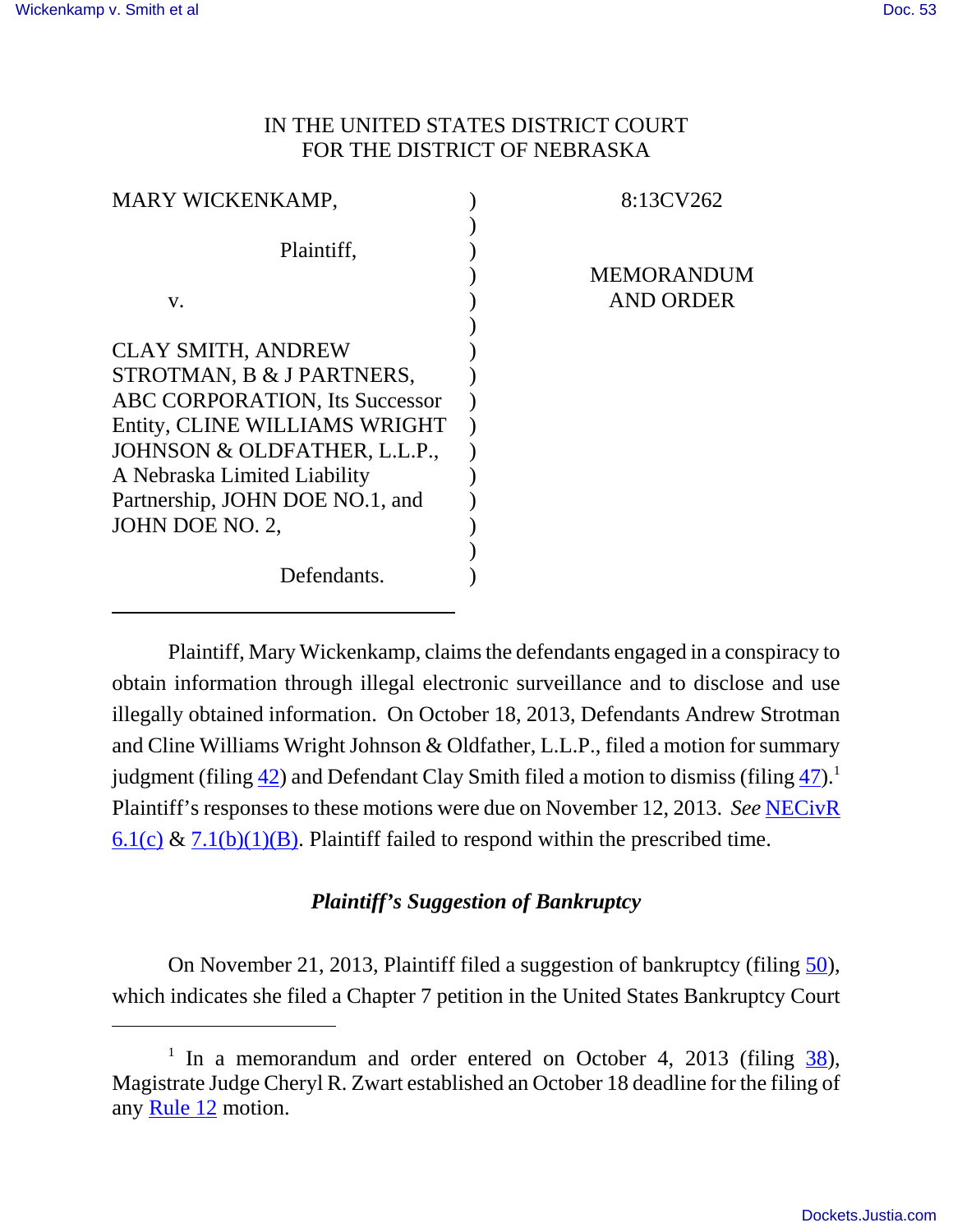for the District of Texas on October 18, 2013.<sup>2</sup> It appears Plaintiff is seeking to claim the benefit of an automatic stay under the provisions of  $11$  U.S.C. § 362(a)(1), but that statute has no application to this case. "Because the automatic stay applies to 'the commencement or continuation ... of a judicial ... proceeding against the debtor,' 11 U.S.C. §  $362(a)(1)$ , it is well established that it does not apply to a proceeding brought by the debtor that inures to the benefit of the debtor's estate." *Farley v. Henson*, 2 F.3d 273, 274-75 (8th Cir. 1993). The plaintiff's suggestion of bankruptcy, treated as a motion for a stay, will be denied.

### *Plaintiff's Motion for Extension of Time*

On November 25, 2013, plaintiff filed a motion for extension of time (filing 51) to respond to Defendants' motions. Because such motion was not filed before the response deadline, Plaintiff must show that she "failed to act because of excusable neglect." Fed. R. Civ. P.  $6(b)(1)(B)$ .

Plaintiff states, in an unverified affidavit, $3$ 

3. That I am still recovering from a serious surgery that occurred on June 11, 2013 and for [w]hich I was hospitalized until June 19, 2013. I was subjected to certain physical restrictions by my [p]hysician until July 31, 2013.... That as a result of my medical condition I have been receiving Social Security Disability since September 1, 2013 and that the money received therefrom is my only significant source [o]f income. These factors hamper my ability to respond quickly to matters in this litigation....

<sup>&</sup>lt;sup>2</sup> In a subsequent filing, Plaintiff states the bankruptcy case was dismissed on November 7, 2013. (Filing 52, ¶ 5.)

<sup>&</sup>lt;sup>3</sup> Plaintiff's "affidavit" is not notarized, but the document will be considered as an unsworn declaration under penalty of perjury pursuant to 28 U.S.C. § 1746.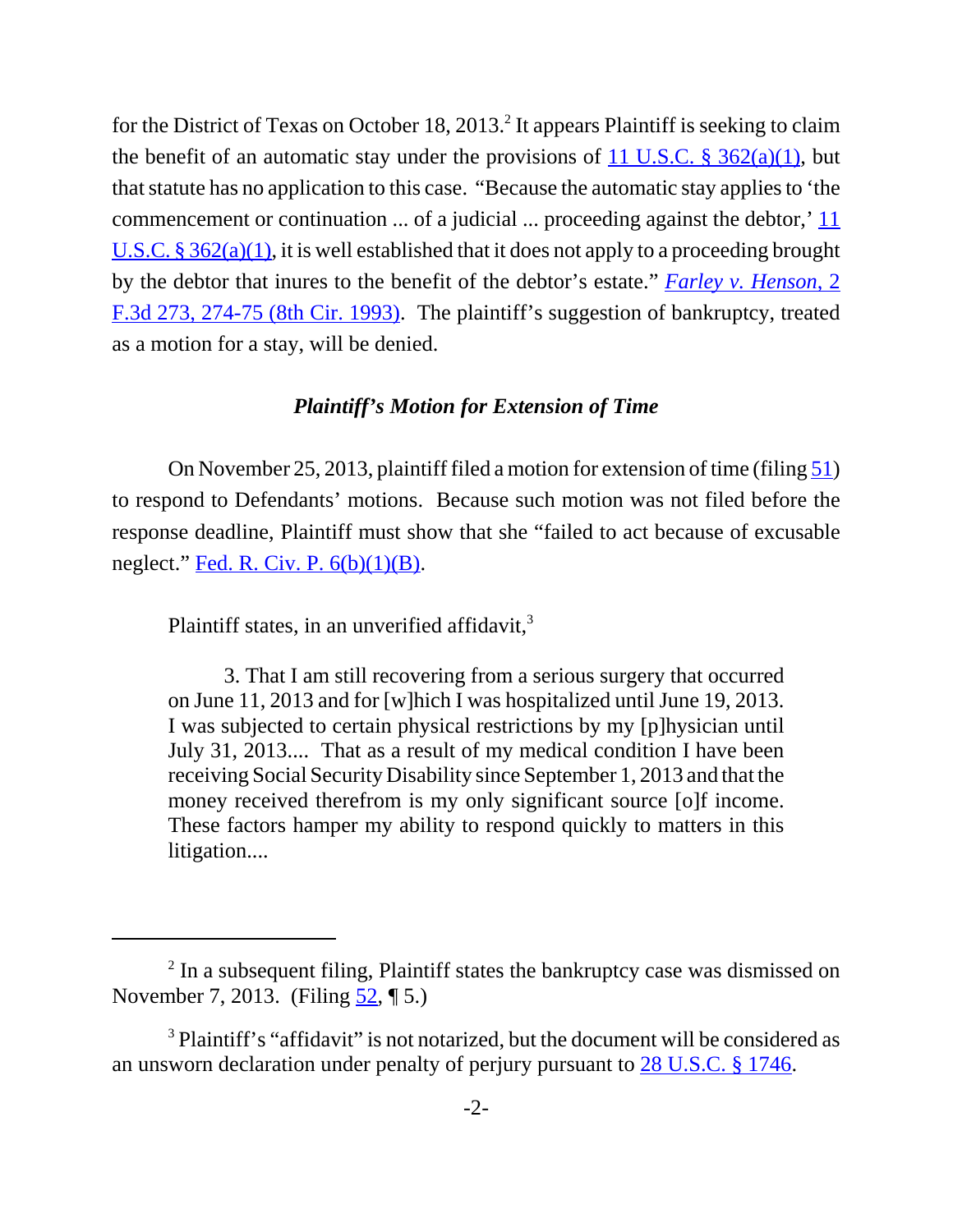4. That I have been out of the state of Texas since August 22, 2013 assisting family members with personal family business with the cost of such travel paid for by family members.... That on leaving Texas I made arrangements to have my mail forwarded to me in Oregon and later in Missouri. That I have encountered difficulties in receiving all mailings regarding legal matters and that I received the Motion for Summary Judgment in Missouri on approximately November 15, 2013. Further, that I expect the family matters in which I am involved will be resolved by December 11, 2013 and that I will be back in Texas on or about that date....

5. That on October 18, 2013 I filed a Chapter 7 bankruptcy proceeding with the Southern District of Texas, .... The court dismissed the bankruptcy action on November 7, 2013. From October 18, 2013 to November 7, 2013 this matter was still subject to the automatic stay in bankruptcy imposed by the Southern District of Texas.<sup>4</sup>

6. That I require additional time to respond to the pending motions and respectfully [r]equest that the court allow me until December 30, 2013 to respond thereto. I have a good faith, reasonable belief that there exists a valid legal basis to oppose the Motion for Summary Judgment and, further that I am entitled under the law to conduct discovery as to certain issues so that I may obtain evidence that can be introduced to assert my position. I intend to file a motion seeking leave to conduct certain discovery in order to enable me to respond adequately to the Motion for Summary Judgment.

7. That I believe that it is in the furtherance of justice and in furtherance of my [d]ue process rights that I be granted an extension of time to respond to all pending motions until December 30, 2013.

 $(Filing 52.)$ 

"Excusable neglect is an 'elastic concept' that empowers courts to accept, 'where appropriate, ... late filings caused by inadvertence, mistake, or carelessness,

<sup>&</sup>lt;sup>4</sup> As discussed above, Plaintiff is mistaken about the automatic stay.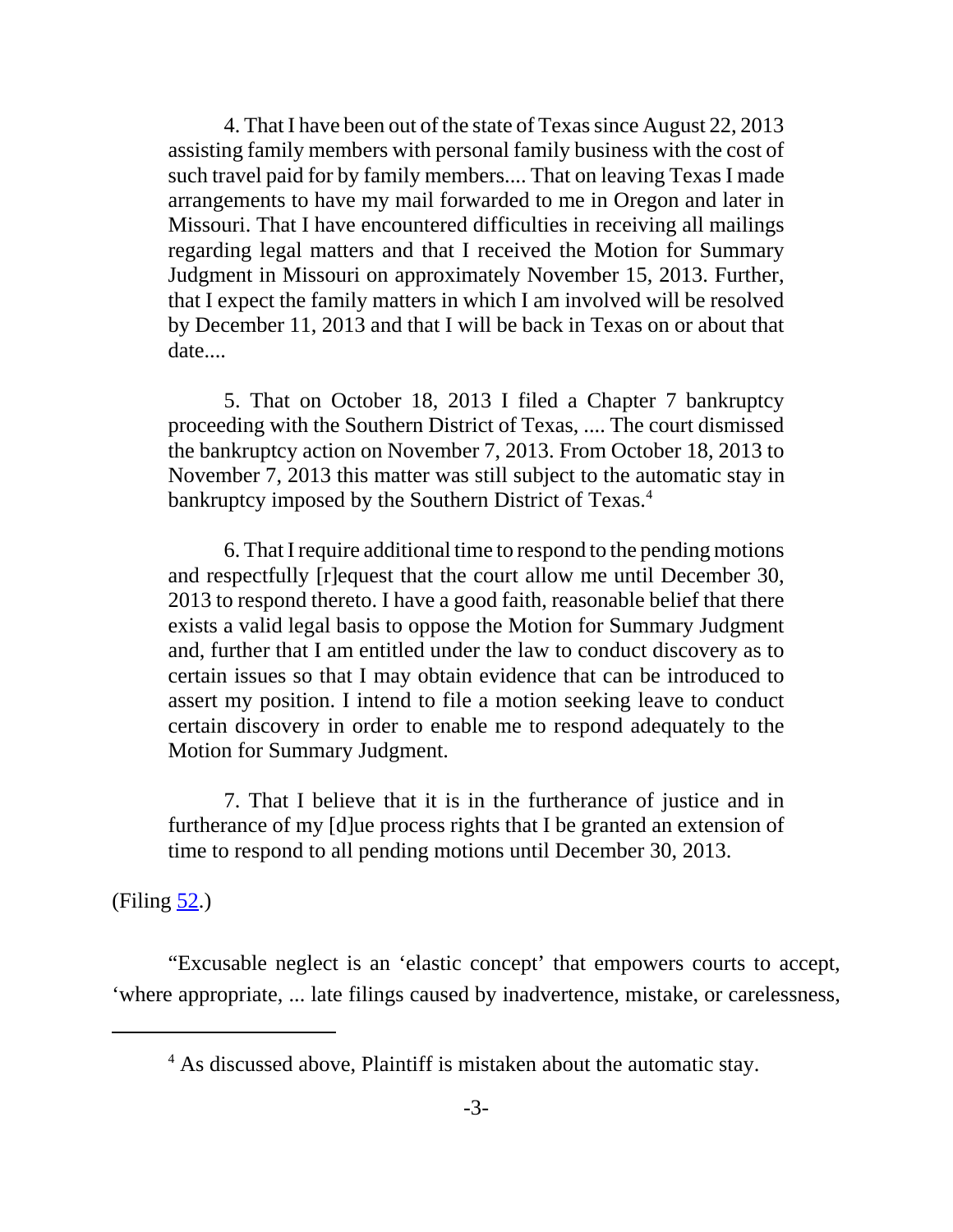as well as by intervening circumstances beyond the party's control.'" *Chorosevic v. MetLife Choices*, 600 F.3d 934, 946 (8th Cir. 2010) (quoting *Pioneer Inv. Servs. Co. v. Brunswick Assocs. Ltd. P'ship*, 507 U.S. 380, 392, 388 (1993)). "The determination of whether neglect is excusable 'is at bottom an equitable one, taking account of all relevant circumstances surrounding the party's omission." *Id.* (quoting *Pioneer Inv. Servs. Co.*, 507 U.S. at 395). "[T]he following factors are particularly important: (1) the possibility of prejudice to [Defendants]; (2) the length of [Plaintiff's] delay and the possible impact of that delay on judicial proceedings; (3) [Plaintiff's] reasons for delay, including whether the delay was within [her] reasonable control; and (4) whether [Plaintiff] acted in good faith." *Id.* (quoting *Sugarbaker v. SSM Health Care*, 187 F.3d 853, 856 (8th Cir. 1999)).

Regarding Defendant Smith's motion to dismiss, Plaintiff has made no showing that she failed to receive a service copy before the response deadline, and she has provided no reasonable justification for the delay in seeking an extension of time. Also, because the motion to dismiss involves a simple question of law (*i.e.*, whether the allegations of Plaintiff's complaint are sufficient to state a claim upon which relief can be granted), there is no real need for Plaintiff to file an opposing brief. Her failure to respond is not considered a confession of the motion. *See* NECivR 7.1(b)(2)(C).

Plaintiff indicates she did not receive a copy of Defendants Strotman and Cline Williams' motion for summary judgment until November 15, 2013, but her failure to make adequate arrangements for receiving mail during her extended absence from Texas does not constitute excusable neglect under Rule 6(b)(1)(B). *See, e.g., Feeney v. AT & E, Inc*., 472 F.3d 560, 563 (8th Cir. 2006) ("[Appellant's] failure to make adequate plans to receive his mail for two months, at a time when he was a defendant in a pending legal proceeding, was careless to the point of indifference.") "[Plaintiff's] indifference to logistical matters within [her] 'reasonable control' weighs against [her] in the equitable balance." *Id.* (quoting *Pioneer Inv. Servs. Co.*, 507 U.S. at 395).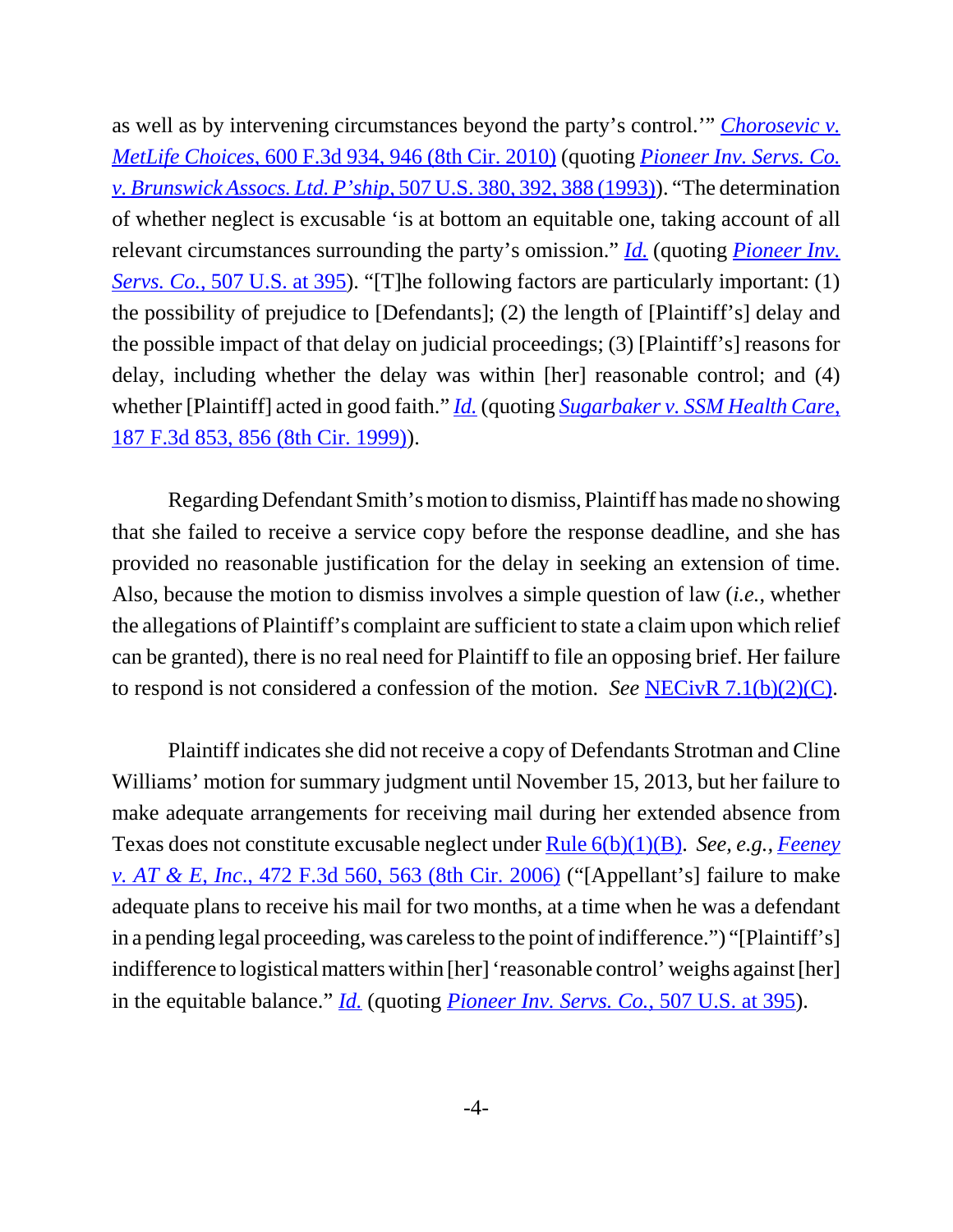In any event, Plaintiff states that she "intend[s] to file a motion seeking leave to conduct certain discovery in order to enable [her] to respond adequately to the Motion for Summary Judgment." Under Rule 56(d), Plaintiff is required to "show[] by affidavit or declaration that, *for specified reasons*, [she] cannot present facts essential to justify [her] opposition" to the motion for summary judgment before the court will defer consideration of the motion and allow time for discovery. Fed. R. Civ. P. 56(d) (emphasis supplied). Plaintiff's uninformative affidavit fails to satisfy this requirement. *See Nolan v. Thompson*, 521 F.3d 983, 986-87 (8th Cir. 2008) ("In the absence of an affidavit or declaration showing what specific facts further discovery might uncover, a district court generally does not abuse its discretion in denying a motion for continuance and granting summary judgment on the basis of the record before it); *see also Johnson v. United States*, 534 F.3d 958, 965 (8th Cir. 2008) (Rule 56(d) affidavit should describe: "(1) what facts are sought and how they are to be obtained; (2) how these facts are reasonably expected to raise a genuine issue of material fact; (3) what efforts the affiant has made to obtain them; and (4) why the affiant's efforts were unsuccessful.").

For the foregoing reasons, Plaintiff's motion for an extension of time will be denied in all respects. Defendants' motions are ripe for consideration.

#### *Defendant Smith's Motion to Dismiss*

Plaintiff alleges that "Defendants did conspire with D. Rahn Hostetter and D. Zachary Hostetter, Bruce Hampton and others to obtain, disclose and use ... information that Defendants knew to have been obtained from the unlawful interception of communications between Lloyd Trackwell and Mary Wickenkamp." Complaint (filing  $\underline{1}$ ),  $\P$  17. This information allegedly was obtained by Oregon residents "Bruce Hampton, Venese Hampton, Scott Hampton conduct[ing] illegal electronic surveillance on landline telephones and cell phones used by Lloyd Trackwell, Judith Trackwell and other persons in violation of 18 U.S.C. 2511." Complaint, ¶ 10. More specifically, it is alleged that "from at least January 1, 2009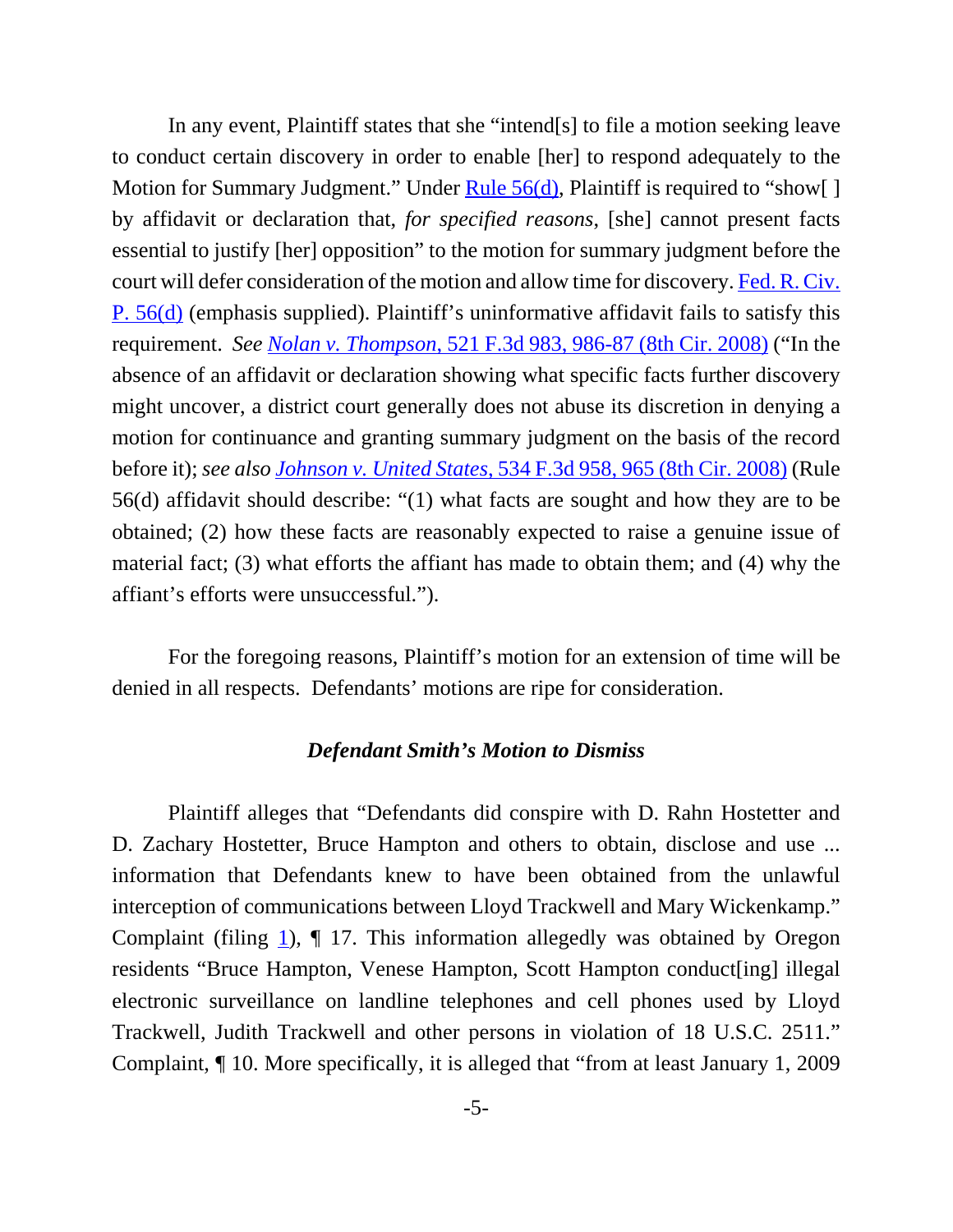the Hamptons illegally intercepted telephone calls between Mary Wickenkamp and Lloyd Trackwell and provided information therefrom to third parties, [i]ncluding D. Rahn Hostetter, Rebecca Knapp and, after March 1, 2010, D. Zachary Hostetter," and that "[s]ometime after January 1, 2009 Rahn Hostetter, Rebecca Knapp, Bruce Hampton, Venese Hampton and Scott Hampton began providing [this] information ... to Defendants." Complaint, ¶¶ 12, 13. "Defendants [allegedly] at all times knew that the information received from the individuals in Oregon [h]ad been obtained through unlawful means," "used this information in Nebraska and in Texas in efforts to collect a judgment owed by Plaintiff," and "knowingly and intentionally used and disclosed such information in the State of Texas knowing that the information had been obtained in violation of 18 U.S.C. 2511." Complaint, ¶ 14.

18 U.S.C. § 2511 provides that any person who "intentionally discloses, or endeavors to disclose, to any other person the contents of any wire, oral, or electronic communication, knowing or having reason to know that the information was obtained through the interception of a wire, oral, or electronic communication in violation of this subsection," or who "intentionally uses, or endeavors to use, the contents of any wire, oral, or electronic communication, knowing or having reason to know that the information was obtained through the interception of a wire, oral, or electronic communication in violation of this subsection," is guilty of a criminal offense. 18 U.S.C. § 2511(1)(c),(d). "[A]ny person whose wire, oral, or electronic communication is intercepted, disclosed, or intentionally used in violation of this chapter may in a civil action recover from the person or entity ... which engaged in that violation such relief as may be appropriate."  $18$  U.S.C.  $\S$   $2520(a)$ .

Plaintiff has done little more than to quote the statutory language and to allege as a legal conclusion the existence of a civil conspiracy. Without any facts showing Defendant Smith's involvement in the alleged conspiracy, the complaint fails to state a claim upon which relief can be granted.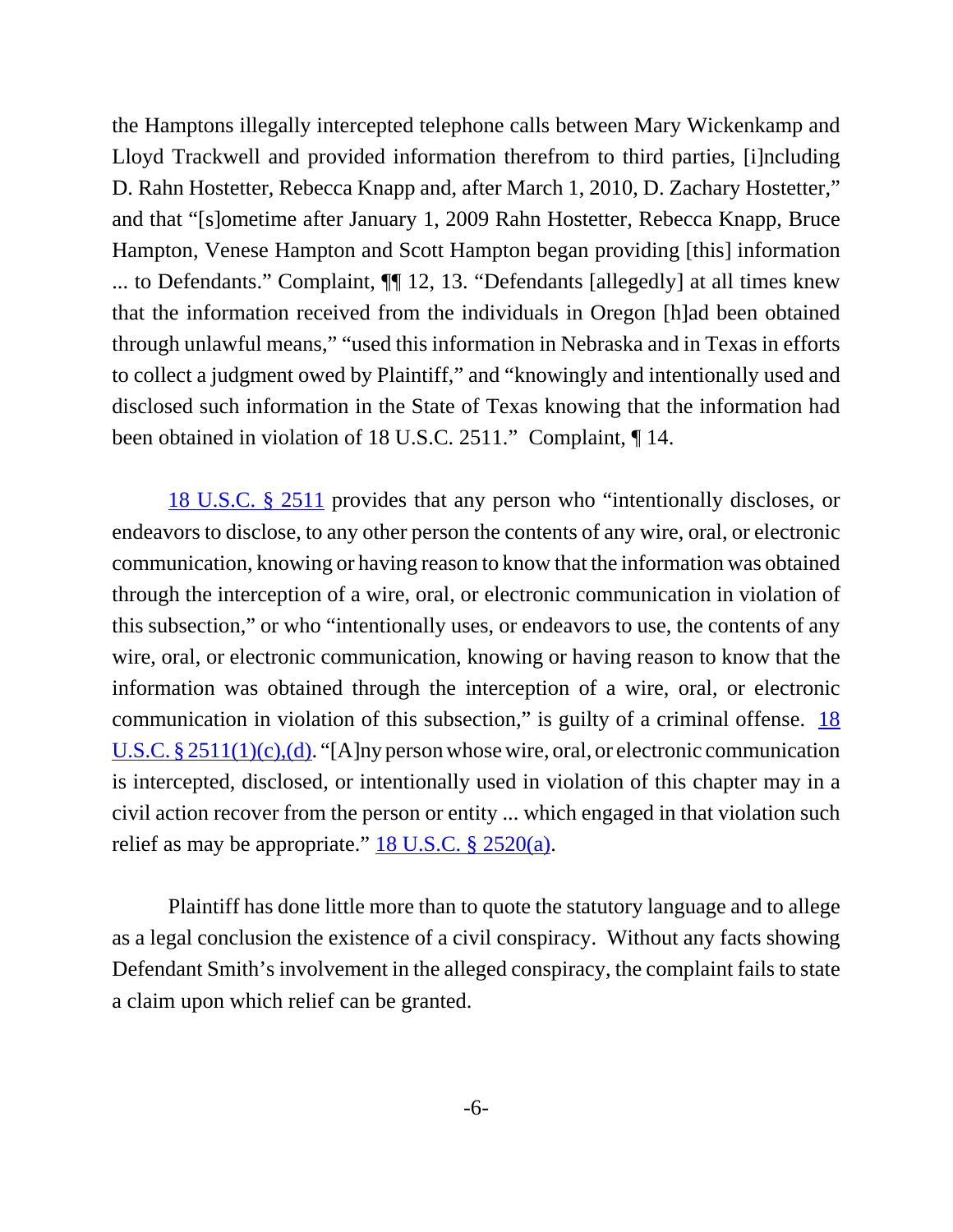"A pleading that states a claim for relief must contain: a short and plain statement of the claim showing that the pleader is entitled to relief...." Fed.R.Civ.P.  $8(a)(2)$ . The complaint must contain "enough facts to state a claim to relief that is plausible on its face." *Bell Atl. Corp. v. Twombly*, 550 U.S. 544, 570, 127 S.Ct. 1955, 167 L.Ed.2d 929 (2007). "A claim has facial plausibility when the plaintiff pleads factual content that allows the court to draw the reasonable inference that the defendant is liable for the misconduct alleged." *Ashcroft v. Iqbal*, 556 U.S. 662, 678, 129 S.Ct. 1937, 173 L.Ed.2d 868 (2009). "A pleading that offers 'labels and conclusions' or 'a formulaic recitation of the elements of a cause of action will not do.'" *Id.* at 678, 129 S.Ct. 1937 (quoting *Twombly*, 550 U.S. at 555, 127 S.Ct. 1955). "Nor does a complaint suffice if it tenders 'naked assertion[s]' devoid of 'further factual enhancement.' " *Id*. (quoting *Twombly*, 550 U.S. at 557, 127 S.Ct. 1955) (alteration in original).

## *Horras v. American Capital Strategies, Ltd.*, 729 F.3d 798, 801 (8th Cir. 2013).

The  $Rule 12(b)(6)$  motion to dismiss will be granted, and Plaintiff's action will be dismissed with prejudice as against Defendant Smith. The court will not grant Plaintiff leave to amend without a proper request having been made. *See, e.g., Longaker v. Boston Scientific Corp*.. 715 F.3d 658, 663 (8th Cir. 2013) ("Because [the plaintiff] never requested leave to amend his complaint, the district court cannot be faulted for failing to allow him to do so."); *Gomez v. Wells Fargo Bank, N.A.*, 676 F.3d 655, 665 (8th Cir. 2012) ("A district court does not abuse its discretion in failing to invite an amended complaint when plaintiff has not moved to amend and submitted a proposed amended pleading.") (quoting *Drobnak v. Andersen Corp.*, 561 F.3d 778, 787 (8th Cir. 2009)).

#### *Defendants Strotman and Cline Williams' Motion for Summary Judgment*

"A party may move for summary judgment, identifying each claim or defense—or the part of each claim or defense—on which summary judgment is sought. The court shall grant summary judgment if the movant shows that there is no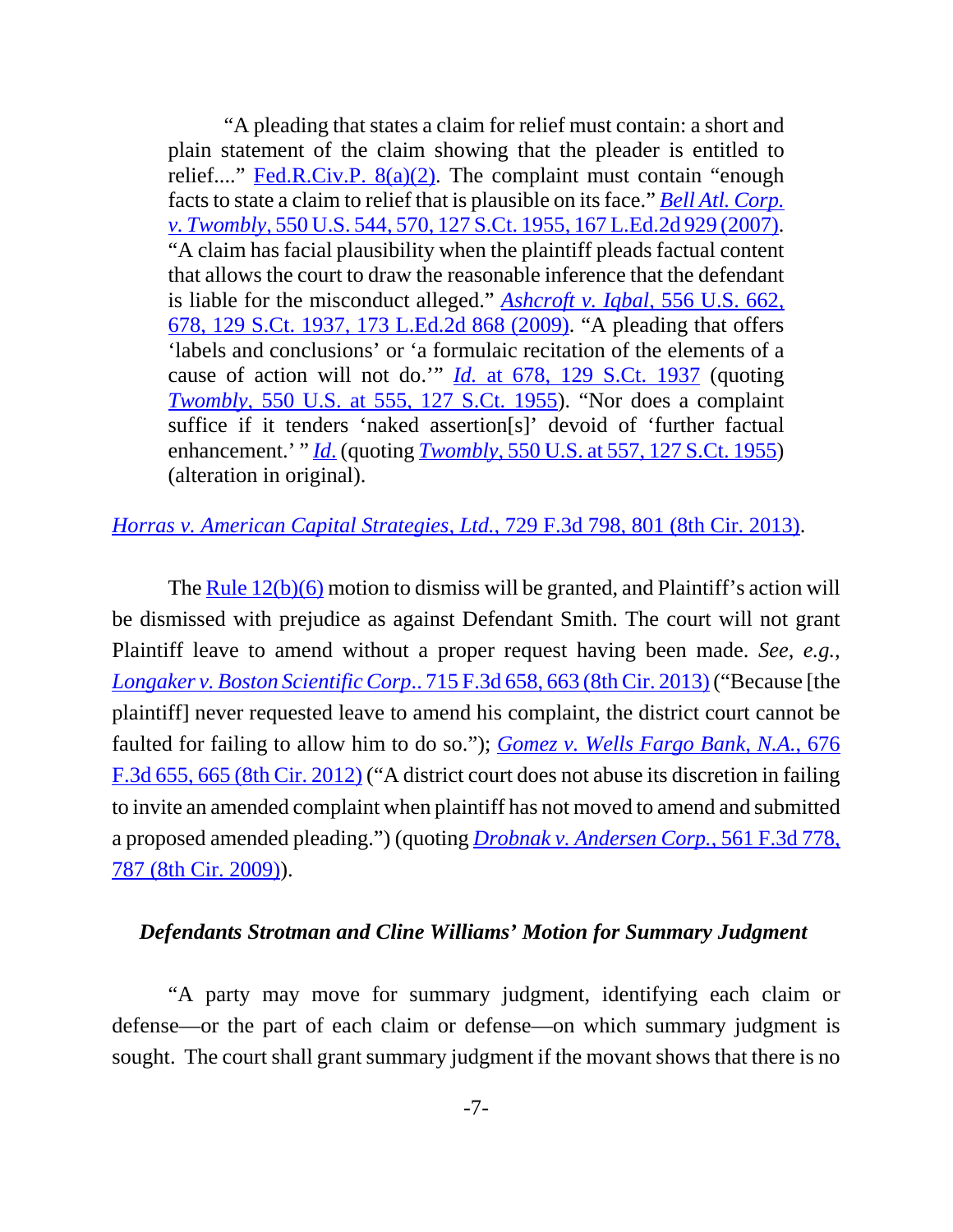genuine dispute as to any material fact and the movant is entitled to judgment as a matter of law." Fed. R. Civ. P. 56(a). In ruling on a motion for summary judgment, the court must view the evidence in the light most favorable to the non-moving party, giving that party the benefit of all inferences that may be reasonably drawn from the evidence. *See Dancy v. Hyster Co.*, 127 F.3d 649, 652-53 (8th Cir. 1997). It is not the court's function to weigh evidence in the summary judgment record to determine the truth of any factual issue; the court merely determines whether there is evidence creating a genuine issue for trial. *See Bell v. Conopco, Inc.*, 186 F.3d 1099, 1101 (8th Cir. 1999).

The moving party bears the burden of showing there are no genuine issues of material fact. *See Celotex Corp. v. Catrett*, 477 U.S. 317, 322 (1986). This burden "may be discharged by 'showing'—that is, pointing out to the district court—that there is an absence of evidence to support the nonmoving party's case." *Id.* at 325. The burden then shifts to the nonmoving party, who "may not rest upon mere allegation or denials of [her] pleading, but must set forth specific facts showing that there is a genuine issue for trial." *Anderson v. Liberty Lobby, Inc*., 477 U.S. 242, 256 (1986).

Defendant Strotman, who is a partner in the Cline Williams law firm, states in an unsworn declaration under penalty of perjury that he appeared as attorney of record for B & J Partnership, Ltd., defending against a breach-of-contract action that was filed in this court in 2005 by Judith Trackwell (Case No. 4:05CV3171, the "Nebraska Litigation"), and in which Mary Wickenkamp was the original attorney for Trackwell (filing 9-1, ¶ 7); that during the course of the Nebraska Litigation, this court entered various orders and judgments against Wickenkamp sanctioning her for acting in bad faith and abusing the court's processes (*id*., ¶ 8); and that Wickenkamp was permitted to withdraw as attorney of record for Trackwell in February 2006 (*id.*, ¶ 9). Defendant Strotman's declaration continues: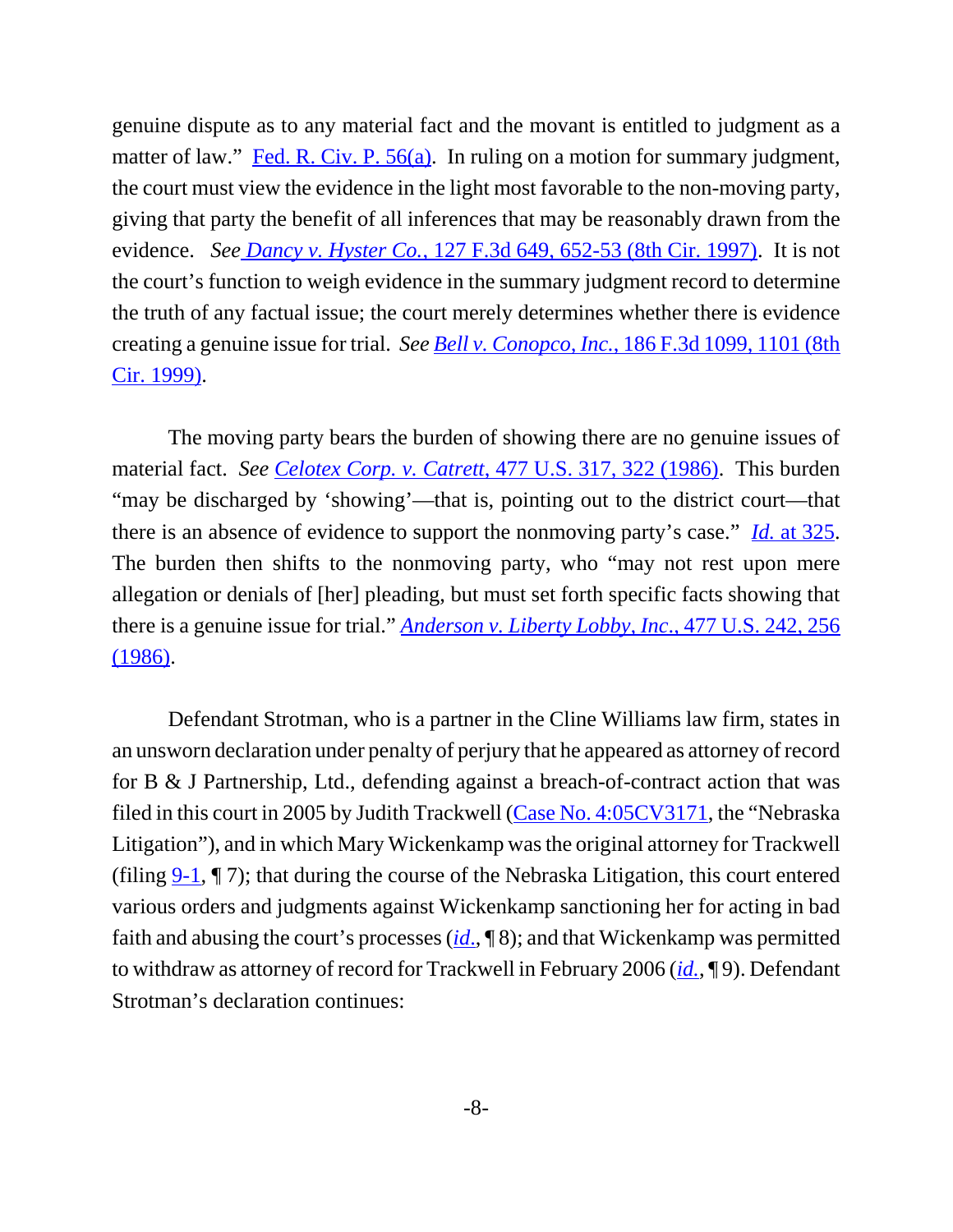10. Following entry of the sanctions judgment in the Nebraska Litigation, Cline Williams and I undertook steps in Nebraska to try to collect that judgment from Wickenkamp, who we believed at that time was still living in Nebraska. Our efforts were unsuccessful, however, and we lost track of Wickenkamp and ceased actively trying to collect on the judgment in late 2007 or early 2008.

11. The other defendants in the Nebraska Litigation assigned their interests in the sanctions judgment against Wickenkamp to B&J, and B&J eventually made a conditional assignment of all of the sanctions to Cline Williams.

12. In April, 2010, I received a telephone call out of the blue from Rahn Hostetter, an attorney in Oregon. Hostetter told me that he was representing some clients in a dispute with Lloyd R. Trackwell, Jr., who is Judith Trackwell's son. Hostetter apparently come across my name as the result of a court records search for litigation involving the Trackwell family. He was looking for some assistance in locating information about Lloyd R. Trackwell, Jr. in Nebraska.

13. I have never intercepted any telephone calls involving Wickenkamp, Lloyd Trackwell, Jr., or anyone else. I have no knowledge whatsoever about anyone intercepting telephone calls involving Wickenkamp, Lloyd Trackwell, Jr., or anyone else. No one has ever communicated anything to me suggesting that telephone calls were being intercepted, nor did anyone convey any information to me that was so personal that I suspected it to be from an unusual source.

14. I did not use any information I learned from Hostetter in the state of Texas.

15. On May 24, 2010, the United States District Court for the District of Nebraska entered a Memorandum and Order in the Nebraska Litigation (1) requiring Wickenkamp to show cause why she should not be held in contempt for wilful failure to pay sanctions, and (2) ordering Cline Williams or one of its lawyers or agents to serve Wickenkamp with a copy of the order and to file proof of service....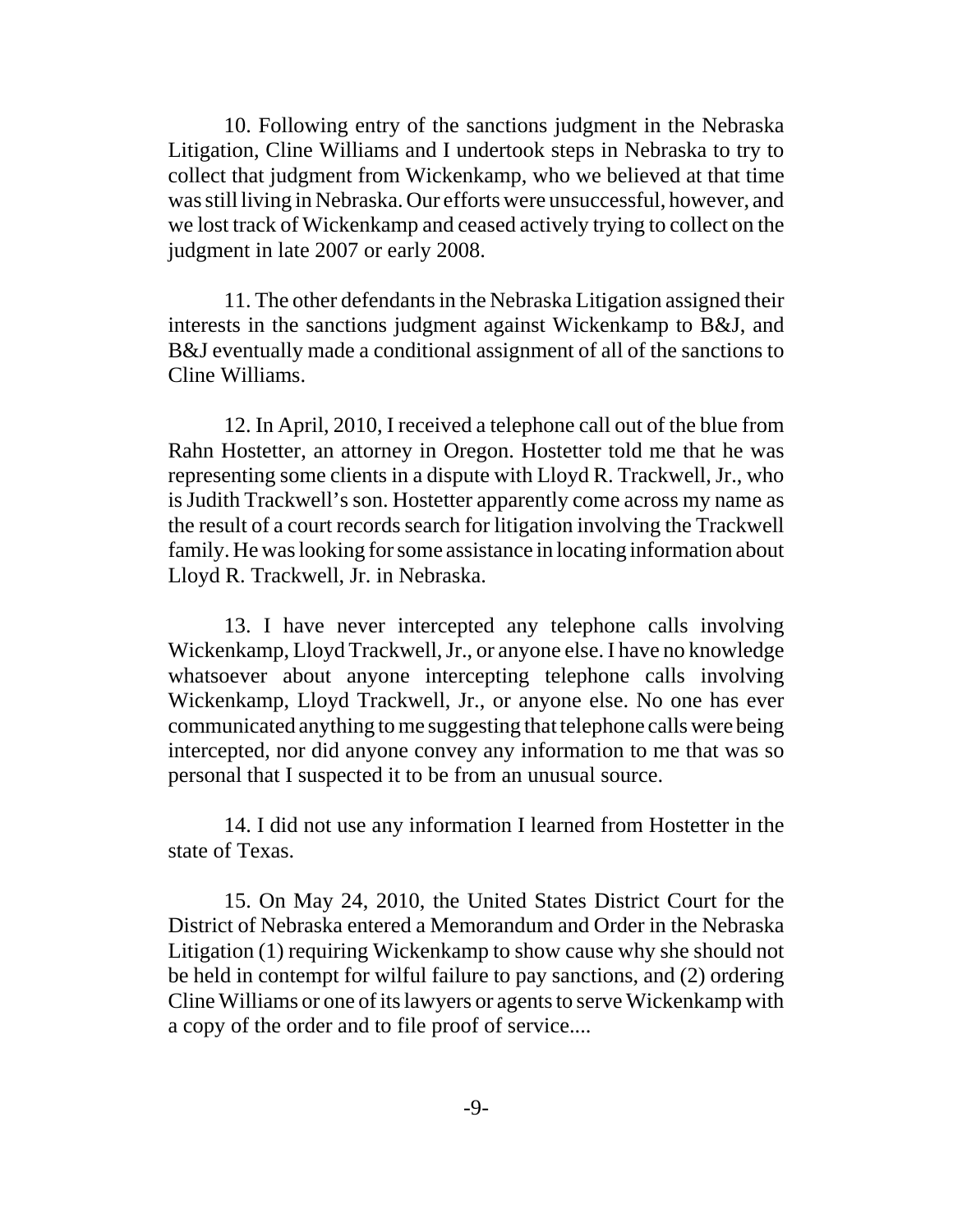\*\*\*

17. None of the information used to locate Wickenkamp in connection with the service of the Memorandum and Order or the Nebraska Litigation was provided by Hostetter.

# $(Filing 9-1.)$

Defendant's Strotman's declaration, when considered in connection with other evidence in the record, provides a sufficient showing that there is no factual basis for the claims that Plaintiff has made against him and Cline Williams. Because Plaintiff has not met her reciprocal burden of showing that there is a genuine issue of material fact for trial, they are entitled to the entry of summary judgment.

# *Claims Against Other Defendants*

The two other named defendants in this action, B & J Partners and ABC Corporation, have not entered appearances, nor is there any evidence that summonses have been issued or served upon them. The John Doe defendants also have not been identified or served. This action was filed on March 5, 2013.

"If a defendant is not served within 120 days after the complaint is filed, the court—on motion or on its own after notice to the plaintiff—must dismiss the action without prejudice against that defendant or order that service be made within a specified time." Fed. R. Civ. P. 4(m). Pursuant to this rule, Plaintiff will be directed to show cause why the action should not be dismissed without prejudice against B & J Partners, ABC Corporation, and the John Doe defendants.

Accordingly,